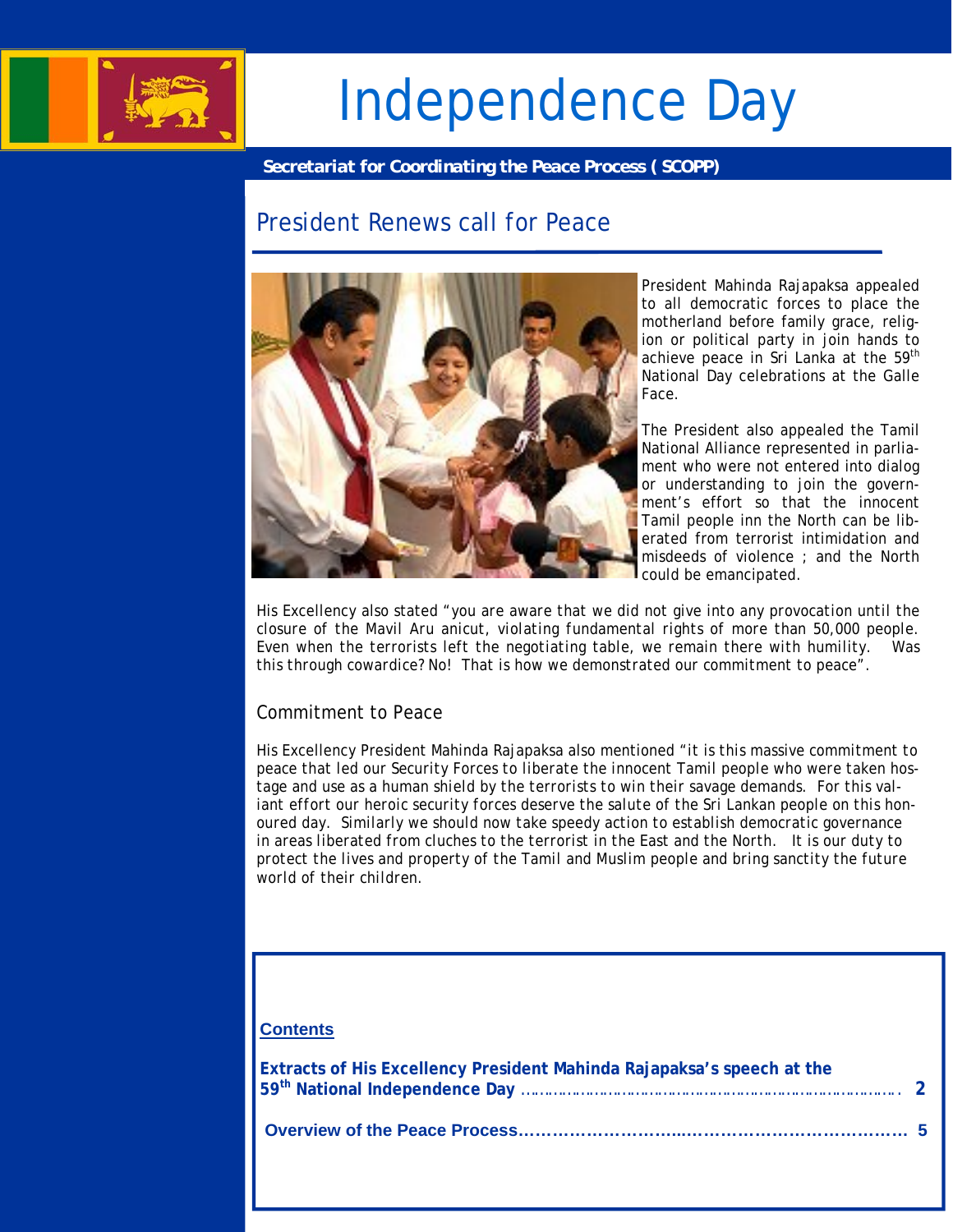## **Extracts of His Excellency President Mahinda Rajapaksa's speech at the 59th National Independence Day**



Ven. Members of the Maha Sangha Members of the Clergy of all religions Hon. Prime Minister Hon. Speaker Hon. Chief Justice Hon. Minister of Public Administration and all Hon. Ministers Distinguished Members of the Diplomatic Corps Members of the Judiciary **Secretaries** Commanders of the Armed Forces and the IGP Officers of the Police and Public Service Dear Mothers, Fathers and Children Friends

l.

On this proud day of our independence I stand before you as the Head of State with a great feeling of contentment. I derive this contentment through the belief that I have given you leadership for over a period of one year, to safeguard our national dignity, from a time it had reached the lowest ebb. It is the trumpet call of conscience that I have fulfilled my duties true to my heart and with loyalty to my motherland, which gives me the contentment and courage necessary to face all challenges on behalf of my country.

My address to you on this proud occasion is not in the traditional mode of an Independence Day speech. I state with great humility that this address has a sense of determination and strong resolve.

You will recall a very special appeal I made to you to you on the last Independence Day Celebrations. It was that we should stand united to achieve the noble objectives of the Sri Lankan nation.

Our Government took all efforts to arrive at a common understanding among all political parties and other forces. We strived to establish a political order that would work towards the common good of the country, shedding all differences. If you look around with honesty, you will observe the good omens of the new political order that is emerging.

On this historic occasion, I again appeal to all democratic forces to place the motherland before one?s family, race, religion or political party in the national agenda. From this platform, I also wish to make this appeal to the Tamil National Alliance represented in Parliament, who have so far not entered into dialogue or understanding with us. It is only by joining with us that the innocent Tamil people of the North can be liberated from terrorist intimidation and the misdeeds of violence; and the North could be emancipated. If you are anguished in fear and anxiety; and lack in human freedom, however much democratic the political ideology you claim to follow, I must state in all honesty that none of you are free men.

I request you to look back for a moment at the journey we have traversed to this day, from the time when the honour and dignity of Sri Lanka had declined to the extreme depths, and the western world pointed to Sri Lankan society as the epitome of disgrace.

In the period between the 58th anniversary of independence and today as we celebrate its 59th anniversary, we have sacrificed much for peace, which is the foremost national need. You are aware that we did not give into any provocation until the closure of the Mavil Aru anicut, violating the fundamental rights of more than 50,000 people. Even when the terrorists left the negotiation table we remained there with humility. Was this through cowardice? No! Venerable Sirs. That is how we demonstrated our commitment to peace.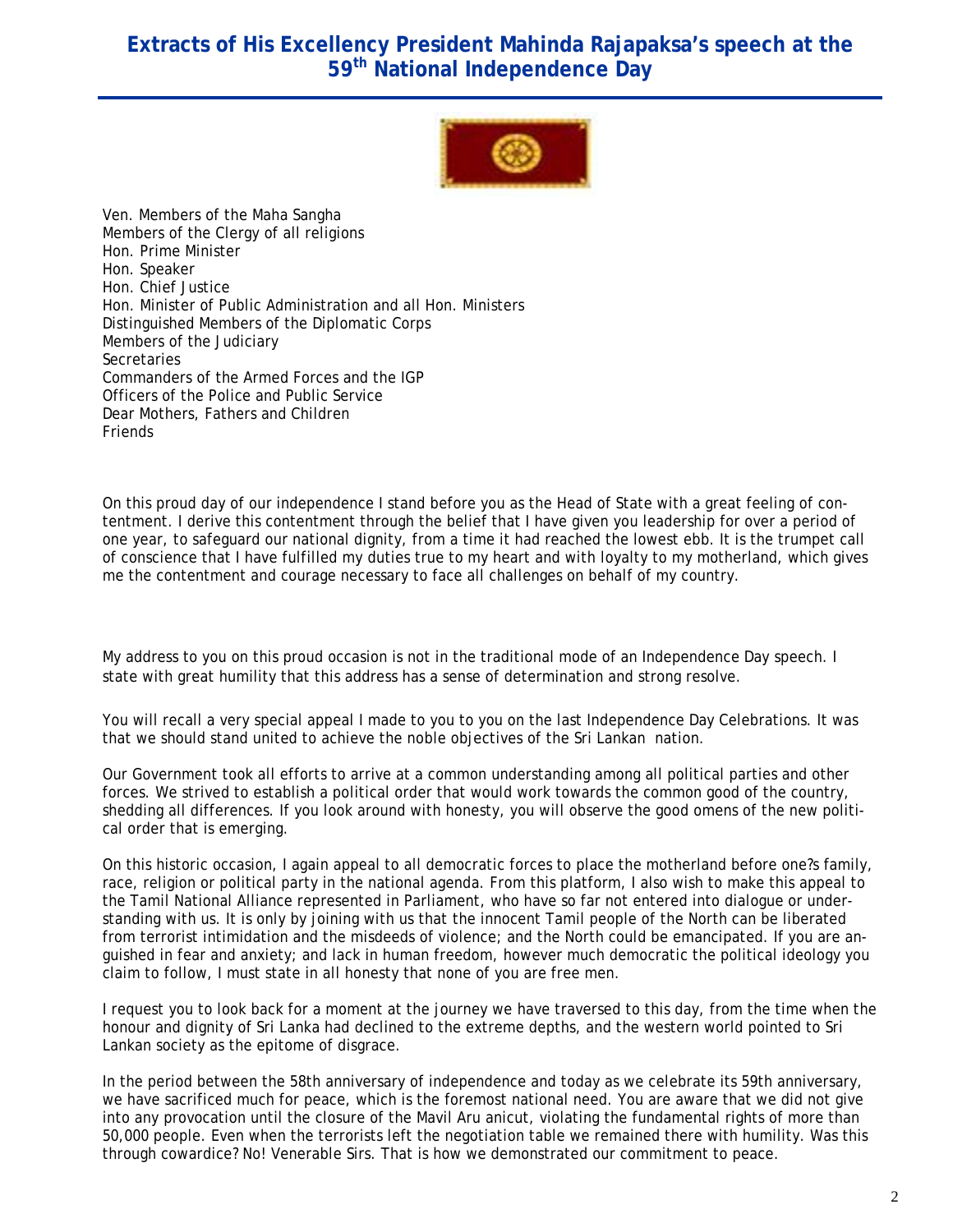who were taken hostage and used as a human shield by the terrorists, to win their savage demands. For this It is this massive commitment to peace that led our Security Forces to liberate the innocent Tamil people valiant effort our heroic security forces deserve the salute of the Sri Lankan people on this honoured day.

Similarly, we should now take speedy action to establish democratic governance in areas liberated from the clutches of the terrorists in the East and the North. It is our duty to protect the lives and property of the Tamil and Muslim people, and bring sanctity to the future world of their children. As I stated at the inauguration of the Moragahakanda Maha Samudra, I wish to re-emphasize that the most reliable weapon against terrorism is to do justice by the innocent Tamil people. I know that the Sinhala people in the South are ready for this. We are not ready to give into the blood-thirsty demands of the LTTE. However, at the minimum we should be reasonable and honest enough to agree with Mr. Anandasangaree or the Hon. Douglas Devananda.

The uncompromising stand of our government is a firm commitment to a policy to safeguard national dignity, and not betray it. We have proved this over and over again. We wish to declare loud and clear on this occasion that national dignity means the non-betrayal of the democratic rights of the people of a country to whatever vicious forces ? either local or foreign, whatever the circumstances.

#### Dear Friends,

Your strength is unlimited. All we can add to it is determination. When this strength and determination come together it is crystal clear that national prosperity will follow. History has proven this.

That is why we decided to adopt a policy of development that will safeguard the future of our children, while responding to terrorist power in the only language that they best understand. You are already aware that we have named the coming decade as the Decade of Development in this country. Towards that we have taken a large number of very important decisions in the past year. The Norochcholai and Upper Kotmale Power Plants, the Sampur Coal Power Plant, the Moragahakanda Maha Samudra, the New Airport at Weerawila, expanding the Port of Colombo to twice its capacity, new railways and expressways are among these decisions. All this will invariably change the future development profile of Sri Lanka.

That is not all. There is - Mathata Thitha - the War on Intoxicants, which is the firm foundation to secure the world of your children. The Treasury loses Rs. 6 billion annually due to the prohibition of smoking in public places and the War on Intoxicants. Yet, we decided it better to protect the environment, health and well being of our people than utilize this to bridge the budget deficit. This thinking is at the core of Mahinda Chintana. On the other hand you will recall that when certain media were posing a challenge to the good taste and values of the people, how we acted strongly against it. You will also recall how we changed our tax policies to save the arts from degrading foreign influences. We should remember with gratitude how our people on every such occasion observed all this from the viewpoint of democracy and appreciated what we did.

Similarly, I believe this is the most suitable day to recall the steps taken by us to strengthen the public service and welfare activities, when plans were afoot to weaken and destroy them; and the justice meted out by our Government to the lower ranks of the Police Department, the Public Service and State Corporations who had been harassed for a long time without at least confirming them in service.

On the one hand, at a time when we are engaged in an unconditional struggle against venomous terrorism, and on the other, when we are implementing the biggest schemes in history to take the country towards successful development; and when we are taking unwavering decisions to protect our cultural values, we have to understand that the familiar opportunist political tendencies will be seeking to raise their head. Therefore, I call on you with the greatest responsibility not to resort to any cause of action likely to challenge the stability of the country. Therefore, I believe this the most suitable platform to make a particular appeal to the working people of this country not to supply oxygen, consciously or not, to terrorism that is gasping for life.

It is with my firm belief in the strength, courage and boldness of my Government that I emphatically state before you of my total commitment to ensure the honour and prosperity of this blessed land, by decisively defeating separatism, and sending opportunist politics into retirement, without violating the confidence placed in me by you in the last Presidential Election.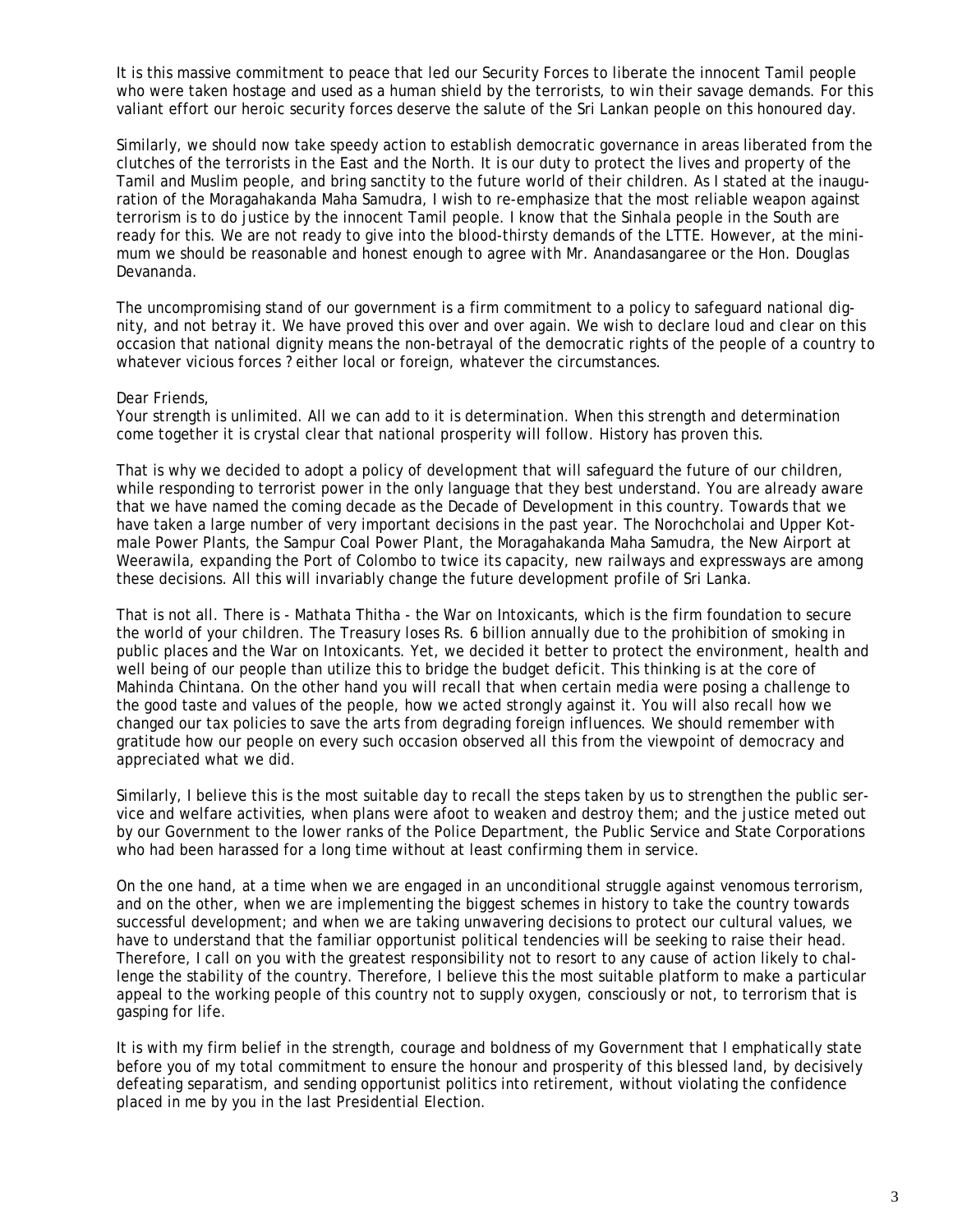Similarly, I call upon our friendly forces that worked with incomparable commitment for the success of the Mahinda Chintana, as well as the other forces, to join hands with us for the sake of the dignity and prosperity of the motherland: join with us who have brought to the fore a policy that is free of debt; not subservient; and is most suited to our country.

I also call upon those all forces and organizations that stand for social justice and transparency to offer your reasonable criticism to our Government. You will recall me saying in my inaugural speech as President that we respect our critics more than those who eulogize us. A fact that I have realized well during the three decades of my political career is that reasonableness is the foundation of public protest.

In conclusion, on this important event I am happy to express my gratitude to our foreign friends and governments for the fraternal assistance extended to us against separatism, and for peace and development of the motherland. We pay them the highest honour and appreciate their kindness and friendship.

Freedom is the path for the victories of a nation. Freedom is protecting and safeguarding the victories achieved. Therefore, let us act together on the path of freedom for the future victories of the nation. Let us be committed! Let us win! Let us with our own hands win for our motherland the dignity she deserves!

May you all be blessed by the Noble Triple Gem! May all deities protect you!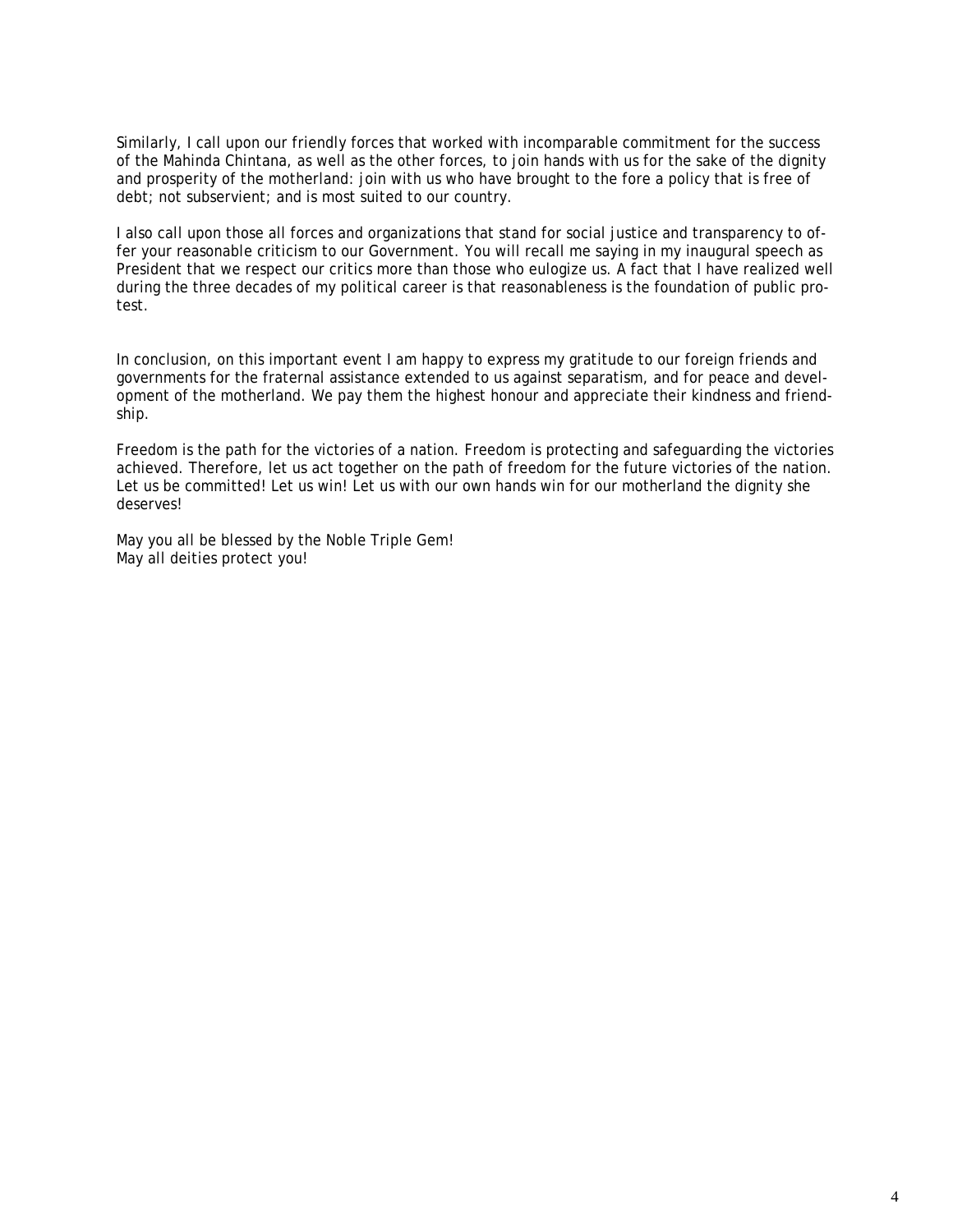## *1. Vision*

"Mahinda Chintana" – Vision Towards a New Sri Lanka, aimed at raising the GDP growth rate in excess of 8 per cent. The new approach integrates the positive attributes of market economic policies with the domestic aspirations by providing necessary support to domestic enterprises and encouraging foreign investments.

The overall objective of the Government of Sri Lanka is to develop the North and East as a hospitable and attractive place and establish an environment where people will have freedom to live and pursue livelihoods of their choice; restore peace and ethnic harmony leading to rapid social and economic development.

#### **Research data on key issues**

|                             | Peace Process    | Economy         |
|-----------------------------|------------------|-----------------|
| Sinhala<br>Up country Tamil | 30.8 %<br>34.0 % | 28.0 %<br>27.2% |
| <b>Muslims</b>              | 27.5%            | 25.9%           |

**(Source- 'Peace Confidence Index (PCI)-November 2006'** *Social Indicator***)** 

When asked to rate five national issues according to their order of importance, high priority was given to the peace process followed by the economy: Sinhala community (Peace Process – 30.8%, Economy – 28.0%, the Up-Country Tamil (Peace process – 34%, Economy – 27.2% and the Muslim (Peace process – 27.5%, Economy –25.9%).



## *2. Peace with dignity in an undivided country*

The Government pledged, upon assuming power in November 2005, to giving the highest priority to launching a new peace process to usher in a lasting negotiated peace providing a political solution to the country's national question. The political solution was to be based on a consensus reached through dialogue among all parties linked to the problem. The primary aim was to end the decades of conflict and internal strife, encourage the resumption of the peace talks and to build a state that " upheld the aspirations and rights of all sections of our society".

Peace is indeed a complex, dynamic and difficult process, that calls for developing innovative, responsive initiatives and processes in settings of deep-rooted conflict. It is a question of how we move from destructive violence to constructive social engagement. The quest for peace in Sri Lanka has gone on for many years despite changes in government through democratic elections. This Government has taken definite steps to commence an open and transparent peace process.Efforts are also made to rectify mistakes of the past. Envisaged is the creation of an infrastructure that will safeguard Sri Lanka's sovereignty and territorial integrity and enable the participation of all sections of society as positive shareholders.

The Government has adopted an inclusive approach to this goal and taken a number of initiatives to facilitate the realization of a negotiated settlement. Significant among them is the endeavour to develop constitutional proposals through a multi-party effort, together with experts from civil society and in consultation with members of the public.

The Government has emphasized on numerous occasions that it was ready to have direct talks with the Liberation Tigers of Tamil Eelam ( LTTE). It has also outlined its policy towards peace negotiations and highlighted the need for the advancement of democratic institutions, the protection of human rights, prevention of the recruitment of children for war and the rebuilding of lives shattered by war and devastated by the tsunami in the Northern and Eastern Provinces

Since the end of last year the LTTE has embarked on a systematic campaign of violence. Attacks against government troops and civilians have escalated and extrajudicial killings and claymore bomb attacks have become commonplace. Political dissent has been met with bullets.. They have continued recruiting and using children as soldiers throughout despite agreeing to an Action Plan for Children affected by the War that included a pledge by the LTTE to end all child recruitment.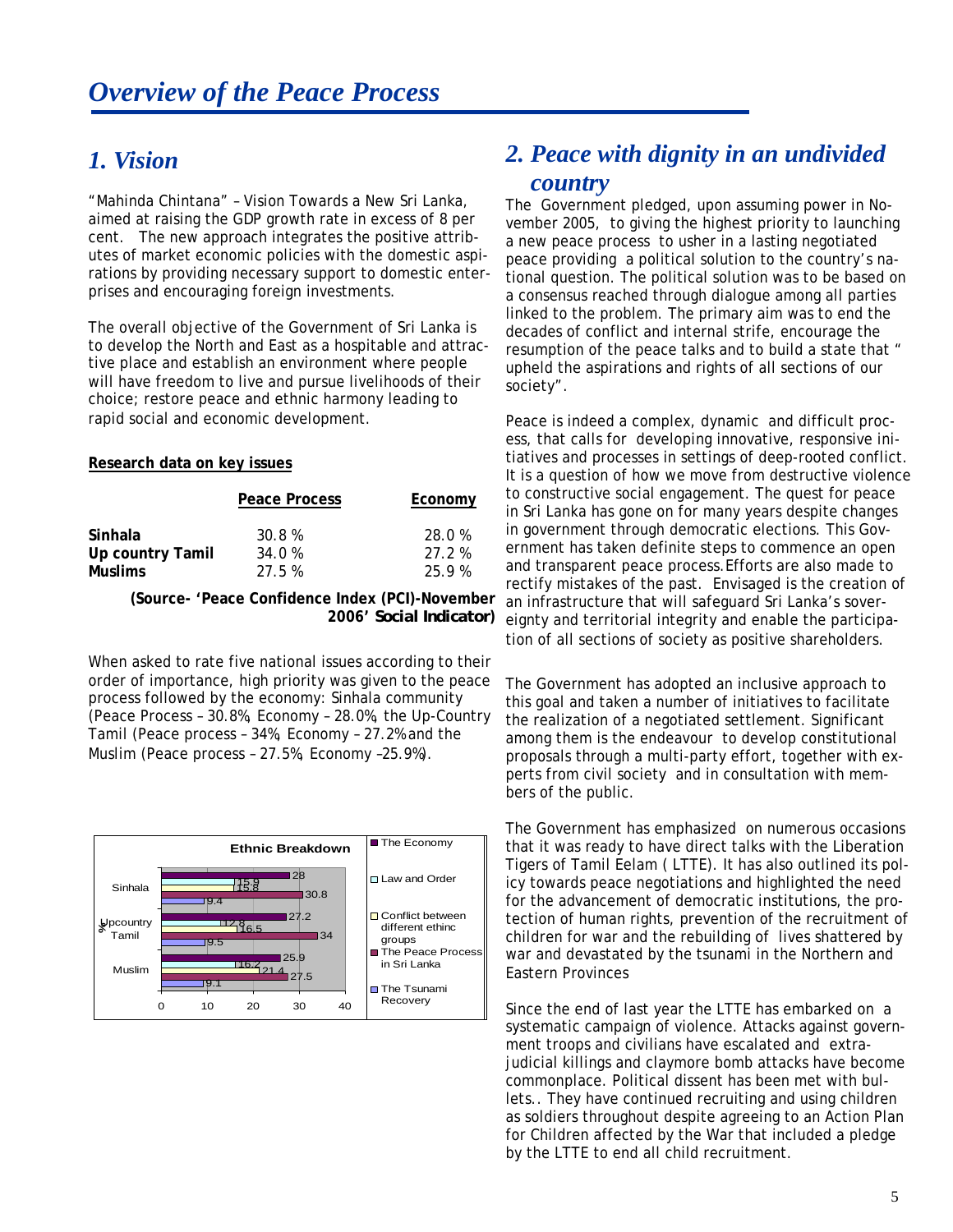## *3. Peace Negotiations*

*My primary aim would be to arrive at a peaceful political settlement where the power of each and every citizen is strengthened to the maximum,without being trapped within concepts such as traditional homelands and right to self determination.My intention is to desolve power to the level of the citizen.I believe that by developing a strong citizen,we would be able to reach a solution in this national conflict.* 

**H.E. the President Mahinda Rajapaksa,**  *Mahinda Chinthanaya***, Party Manifesto, November, 2006** 

## *3.1. Geneva Talks*

The Government of Sri Lanka (GOSL) and the Liberation Tigers of Tamil Eelam (LTTE) met in Geneva, Switzerland from 22-23 February 2006 for talks on the Ceasefire Agreement. The talks were facilitated by Norway and hosted by Switzerland. Both parties discussed issues related to the ongoing ceasefire. There was commitment by both parties to respect and uphold the Ceasefire Agreement. Both parties also reconfirmed their commitment to cooperate fully and respect the rulings of the Sri Lanka Monitoring Mission (SLMM).

The second round of talks was held between the Government of Sri Lanka and the LTTE during 28- 29 October 2006 in Geneva. This resulted in detailed discussions in the areas of humanitarian issues, a political settlement, the de-escalation of violence and political pluralism and democracy.

Regarding humanitarian issues, the Government pledged its commitment to continue to respond to the needs of residents in Jaffna using a sea route. However a request to the LTTE to provide safety assurances for ships was rejected.

Although further talks were scheduled for April, the LTTE used a plethora of excuses for not coming to Geneva.Further talks were arranged in Oslo in June. The LTTE team refused to engage in talks

after having arrived in Oslo. The LTTE has so far refused to agree on a future date for the next round of talks.



**Hon. Minister Nimal Siripala de Silva Head of Delegation, Government of Sri Lanka shaking hands with Mr. P.Tamilselvan, Head of Delegation, LTTE- Geneva October28,2007.**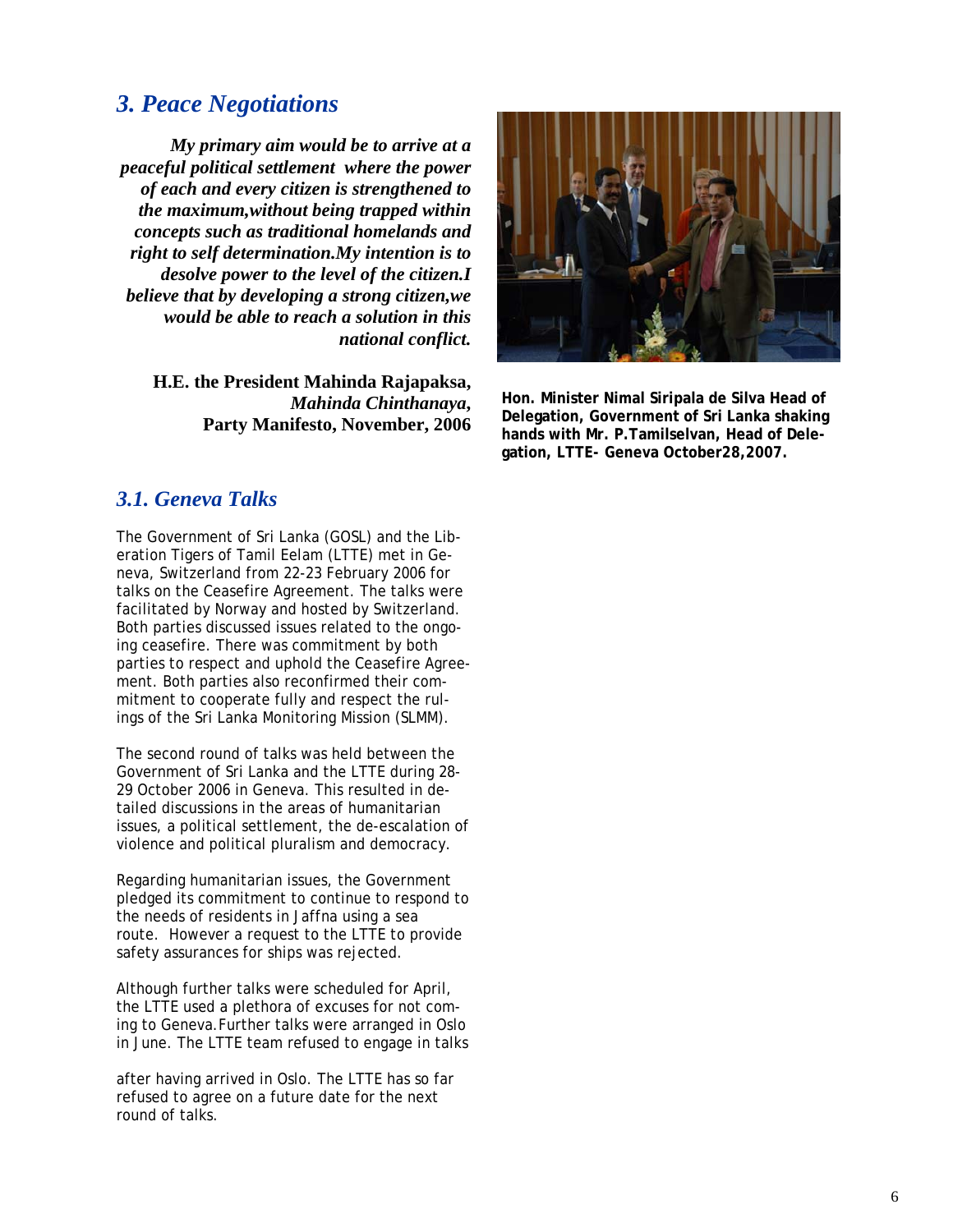### *Agreement (CFA)*  **3***.2 Implementation of the Cease-fire*

The CFA which was signed on 23 February 2002, was intended to return normalcy to the North and East. It is the longest Cease-fire held throughout the history of the conflict in Sri Lanka. Despite attacks by the LTTE and defensive responses by Government security forces, both signatories to the CFA (GOSL and LTTE) have not formally withdrawn from it. As of  $31<sup>st</sup>$  December, 2006 UNICEF had recorded 5956 cases of under-age recruitment by the LTTE.

Grave violations by the LTTE included a suicide bomb attack on Lt. Gen. Sarath Fonseka, Commander of the Sri Lanka Army on 25 April 2006. The LTTE assassinated Maj. Gen. Parami Kulatunge, Chief of Staff of the Sri Lankan Army on 26 June 2006 in a suicide attack. On 12 August the LTTE assassinated Mr Ketheshwaran Loganathan, Deputy Secretary General of the Secretariat for Coordinating the Peace Process (SCOPP) Mr. Loganathan was assassinated on the 1st death anniversary of the late Foreign Minister Lakshman Kadiragamar. On 14 August the LTTE attacked the diplomatic vehicle of a friendly country in Colombo. This was followed by an attempt to assassinate the Secretary-Defense Public Security, Law and Order, Gotabhaya Rajapaksa by a LTTE suicide bomber on 4 December 2006. Two army officers were killed and 12 others injured.

#### *3.3 Changes in the composition of the SLMM*

The operations of the SLMM have been hampered due to a unilateral decision taken by the LTTE to withdraw the guarantee of security to members from EU countries. This follows the EU ban of the LTTE of 31 May 2006. This led to Sweden,Finland and Denmark being compelled to withdraw their Billion to protect the sovereign state of Sri Lanka. nationals from the SLMM.

The Government of Sri Lanka recognizes the significant contributions made by Sweden, Finland and Denmark in the evolution of the SLMM over the past four years. The Government greatly appreciates these three countries continued commitment to contribute towards the operations of the SLMM inspite of the constraint to provide personnel due to an arbitrary decision of the LTTE.

Sweden, Finland and Denmark did not withdraw their personnel from the SLMM through choice. The decision by these countries to withdraw their personnel was taken because the LTTE arbitrarily and contrary to its commitments, withdrew the security guarantee to a selected group of countries in the SLMM.

## *4. Sri Lanka unites for Peace*

## *4.1 Budget passed*

Budget 2007 approved at the second reading in Parliament on yesterday with unprecedented 115 majority. While 133 voted in favour, only 18 - all TNA members – opposed. All other oppositions parties, the United National Party, the Janatha Vimukthi Peramuna, the Jathika Hela Urumaya and the Sri Lanka Muslim Congress Party turned to the Government with their support.

This was the first time in recent history that a budget received such all-party support. The voting was taken when TNA Parliamentary Group Leader R. Sampanthan called for a division. The Committee stage debate begins today.

According to analyst's this was memorable budget bill, which President Mahinda Rajapaksa presented and it has succeeded in obtaining support from all. Under the Budget which approved, total government spending in 2007 will rise 37 percent from this year's levels to 834.9 billion rupees (\$7.78 billion), while revenues are budgeted to increase 22 percent to 599.8 billion rupees.

From total spending 26 percent has been allocated for the infrastructure upliftment, envisaging new highways, fisheries, power plants and even a second international airport. It includes a series of tax breaks for sectors from agriculture to gems, as well as forecast sharp increases in revenues from income tax and taxes on goods, services and external trade.The defence budget was increased to Rs.130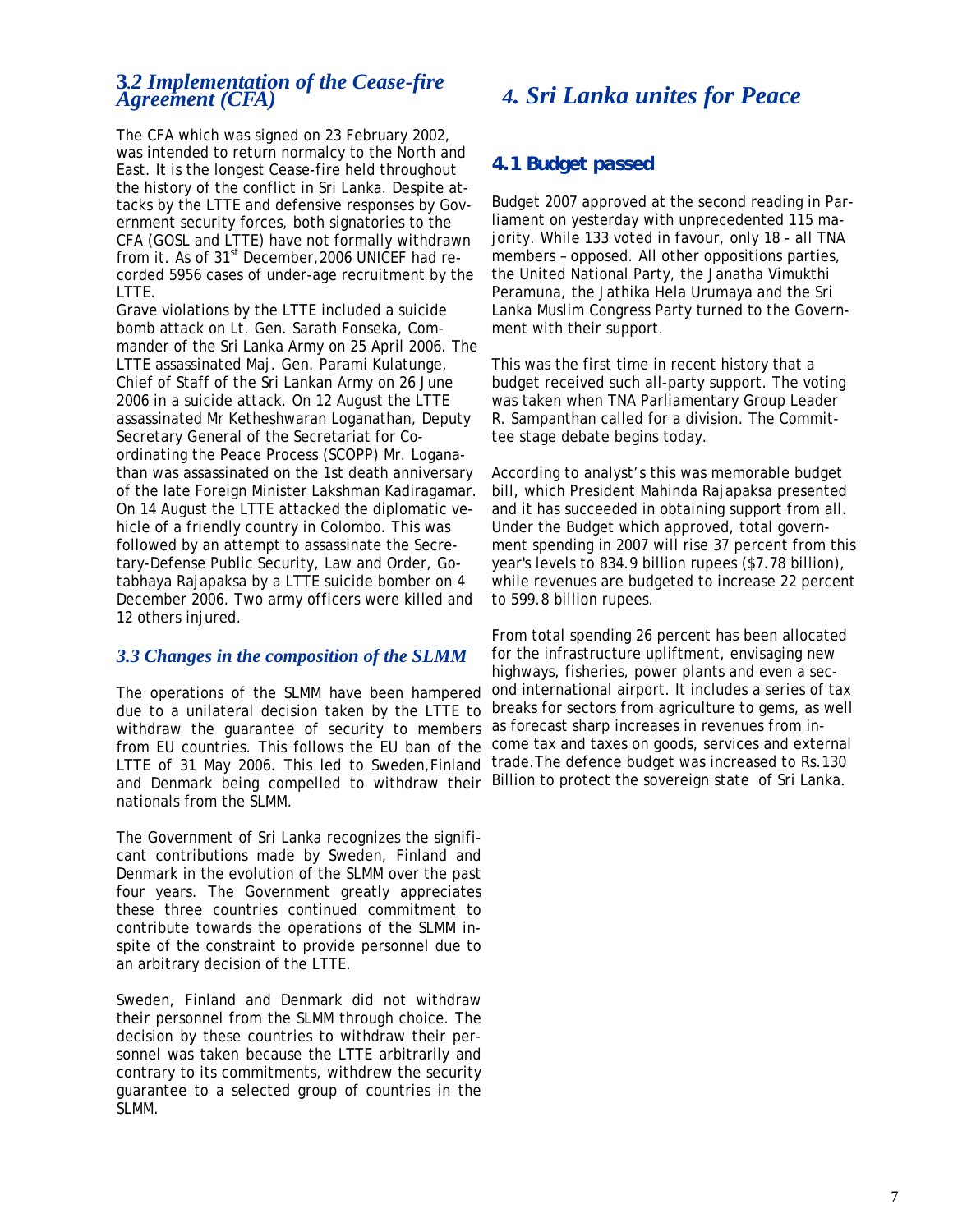## *5. Support by the global community*

## *private sector joint approach 4.2 Economic growth-public and*

Sri Lankan economy achieved a commendable growth of 8 per cent in the first half of 2006, while satisfactorily overcoming several challenges. International oil prices continued to be adverse throughout the first half of 2006 and security concerns were heightened both at home and abroad. Still the economy demonstrated its continued resilience with a very high first quarter growth of 8.3 per cent followed by an equally remarkable second quarter growth of 7.6 per cent. The economy is poised to grow above 7 per cent in 2006.

All three sectors of the economy grew at healthy rates. The Agriculture sector continued its expansion with positive growth rates recorded in all sub sectors, especially the remarkable growth in rubber and coconut, fast recovery in the fish production, and paddy reaching a record harvest in Maha 2005/2006. The Industry sector grew benefiting from the rapid global economic growth and domestic demand. Favourable weather led to a substantial growth in hydro electric power generation. The Services sector growth was dominated by the growth in telecommunication services, port services, domestic and international trade, and financial services.

Increased economic activities have lowered unemployment. Labour force grew by approximately 1.0 per cent to 8.1 million in 2005, and is expected to increase further to 8.2 million in 2006. The unemployment rate declined to 7.2 per cent in the first quarter 2006 and further to 6.3 per cent in the second quarter 2006.

Both savings and investments are projected to improve. Domestic private savings in 2006 are projected to increase to 19.4 as a per cent of GDP. National savings are also projected to

increase, resulting from increased savings by nonresident Sri Lankans reflected in high growth in worker remittances. The investment to GDP ratio is projected to improve from 26.5 per cent in 2005 to 29.0 per cent in 2006. Private sector investment, which accounts for about 87 per cent of total investment, may increase by 31.4 per cent while public sector investment may also rise by 7.5 per cent reflecting construction of highways, other roads and infrastructure facilities, community development projects as well as tsunami related reconstruction and rehabilitation.

External sector performance improved with the continued expansion in international trade. During the first eight months of 2006, exports increased by 8.9 per cent. Imports grew by 21.1 per cent during this period with a higher growth in intermediate and investment goods. The petroleum imports increased by 46.2 per cent during the first eight months due to soaring oil prices.

*The International Community demonstrated their collective support for peace in Sri Lanka by progressively listing the LTTE as a terrorist organization.The EU ban listed the LTTE on 31 May 2006 consistent with its own internal requirements. This is a significant step to control terrorism in Sri Lanka and consistent with the global condemnation of terrorism.EU statements condemning atrocities reflects that terrorism is not an acceptable means of the achieving of political goals.* 

The Royal Norwegian Government, as facilitators of Sri Lankas peace process continued to assist in the negotiation process between the two parties in February and October 2006. In April 2006 Jon Hassen Bauer was appointed Norwegian Special Envoy following his predecessor Erik Solheim's appointment as Norwegian Minister for International Development. However as in previous years, Erik Solheim has continued interactions with both parties as well as other stakeholders.

The Swiss government was also instrumental in providing support to the Sri Lankan Peace Process by using their good offices to host the October 28-29,2006 Peace Talks in Geneva.

US, Norway, Japan and the EU in their capacity as the Tokyo Co-Chairs have continued to play a dominant role in the Peace Process. The Co-Chairs have exerted pressure on the parties to resume talks. The LTTE acknowledged that they attended the October talks in Geneva due to international pressure at critical junctures.

The Indian government has also played a supportive role in seeking a peaceful solution to the conflict. Bilateral issues within the ambit of the Peace Process have been the focus of regular discussions between the two governments. H.E. President Mahinda Rajapaksa made a threeday visit to India in November, 2007 meeting with Prime Minister Dr. Manmohan Singh as well as other highranking officials in order to confer on crucial issues.

The Indian government invited and hosted the APRC delegation thereby ensuring that the APRC members could get a better insight into the Panchayati Raj. They were briefed on the Indian Constitution *by Shri K.D. Singh, Additional Secretary, Ministry of Law and Justice of India, Centre-State Relations by Shri A.K. Srivastava, Joint Secretary, Ministry of Home Affairs of India, Fiscal Decentralization in India by Shri M. Govinda Rao, Director, National Institute of Public Finance and Policy, and the working of the Panchayati Raj in India by Shri Raghunandan, Jt. Secretary, Ministry of Panchayati Raj.They also met with Hon. Shri Mani Shankar Aiyar, Minister of Panchayati*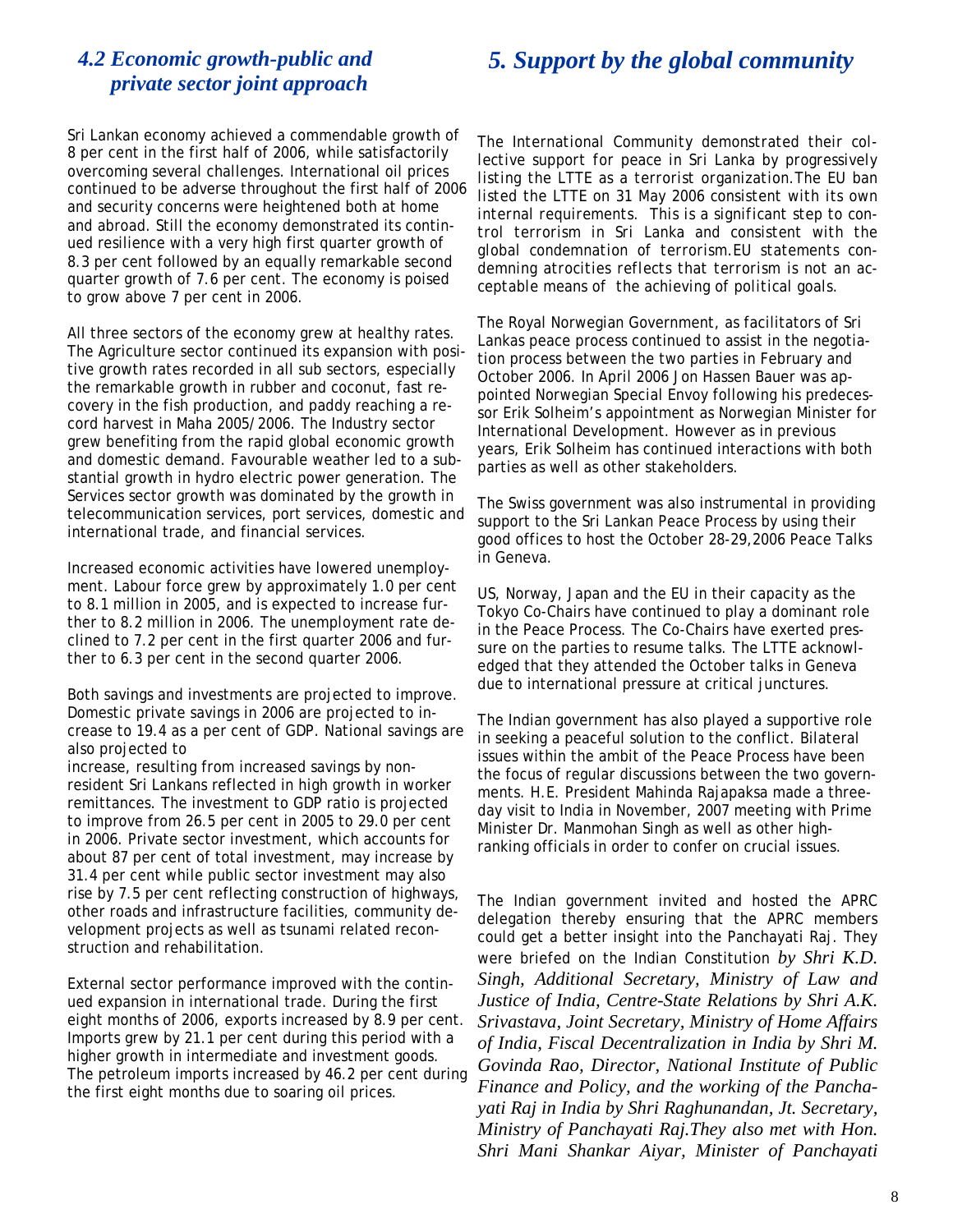by Shri K.D. Singh, Additional Secretary, Ministry of Law and Justice of India, Centre-State Relations by Shri A.K. Srivastava, Joint Secretary, Ministry of Home Affairs of India, Fiscal Decentralization in India by Shri M. Govinda Rao, Director, National *8.1 Development and Infrastructure Facilities*  Institute of Public Finance and Policy, and the working of the Panchayati Raj in India by Shri Raghunandan, Jt. Secretary, Ministry of Panchayati Raj.They also met with Hon. Shri Mani Shankar Aiyar, Minister of Panchayati Raj and Youth Affairs & Sports.

US Under Secretary of State for Political Affairs Nicholas Burns visited Sri Lanka from the 23 to 25 January 2006. This was followed by U.S. Assistant Secretary of State for South and Central Asian Affairs Richard Boucher in June and October 2006. They reiterated U.S. commitment to a united Sri Lanka and the Peace Process.

Yasushi Akashi, Representative of the Government of Japan for Peace-building, Rehabilitation and Reconstruction in Sri Lanka visited Sri Lanka in May as well as October 2006. This was Mr. Akashi's 13<sup>th</sup> visit to Sri Lanka since his appointment by Japan to share his expertise on peace related issues and promote Japan's support for a negotiated settlement.

Sweden's contribution to the Peace Process through the appointment of countryman Maj. Gen Ulf Henrikkson following Norwegian Mr. Hagrup Haukland's relinquishing duties as Head of Mission of the SLMM in March, 2006 is noteworthy.

A meeting between President Mahinda Rajapaksa and British Prime Minister Tony Blair in August 2006 explored possibilities on how the UK could support the Norwegian facilitated peace process. This was followed up by the visit of the Rt. Hon Paul Murphy MP who was in Sri Lanka between 14 and 16 November 2006. Rt. Hon Paul Murphy was the Cabinet Minister responsible for Northern Irish affairs between 2002 and 2005. He was closely involved in the Northern Ireland peace process. While in Sri Lanka Mr Murphy met with a range of key participants in the Sri Lankan Peace Process.



**Above: Address by His Excellency Mahinda Rajapaksa at the Sixty First Session of the United Nations General Assembly on 20th September 2006.**

## *8. Economic development in the North and East*

## *in the North and the East – the Government's Seminal Role*

Contrary to widely held misconceptions, the administrative machinery and infrastructure facilities in LTTE controlled areas is funded and maintained substantially by the Government. In addition, the Government meets an overwhelmingly substantial part of the humanitarian and infrastructural needs of the civilian population living in the North and the East, including the LTTE controlled are For instance :

 • State hospitals and State run healthcare centres provide a totally free service – both preventative and curative and are funded by the Government. The State meets the recurrent costs of Doctors' salaries, drugs, dressings and maintenance of hospitals. In the North and East, there are over 53 Hospital institutions with more than 4427 hospital beds providing free curative healthcare and an estimated 1848 functioning state funded schools with over 700,000 students.

 • The State funded education system including schools, non-formal education institutions, technical colleges, provides free education. The salaries of teachers, administrative, clerical and elementary staff are met by state funds.

 • The district and sub-district administrative offices functioning in areas under LTTE control are funded by the Government – this includes the salaries of Government Agents, Divisional Secretaries, Grama Niladaris and administrative staff.

The Government provides these services and amenities from revenue collected from the public in the rest of the country as the revenue from the North and the East is less than 0.1% of the total revenue.

In addition, a significant number of small, medium and large scale projects have been completed with the assistance of the international community, including the World Bank and the Asian Development Bank in many cases with funds borrowed by the Government. These projects cover a wide variety of sectors.

In the latest figures on ongoing projects in the Northern and Eastern Provinces, which include both tsunami and non-tsunami projects, there has been a total allocation of US\$ 1283.10 Million comprising loans US\$ 673.8 Million and grants US \$ 609.3 Million.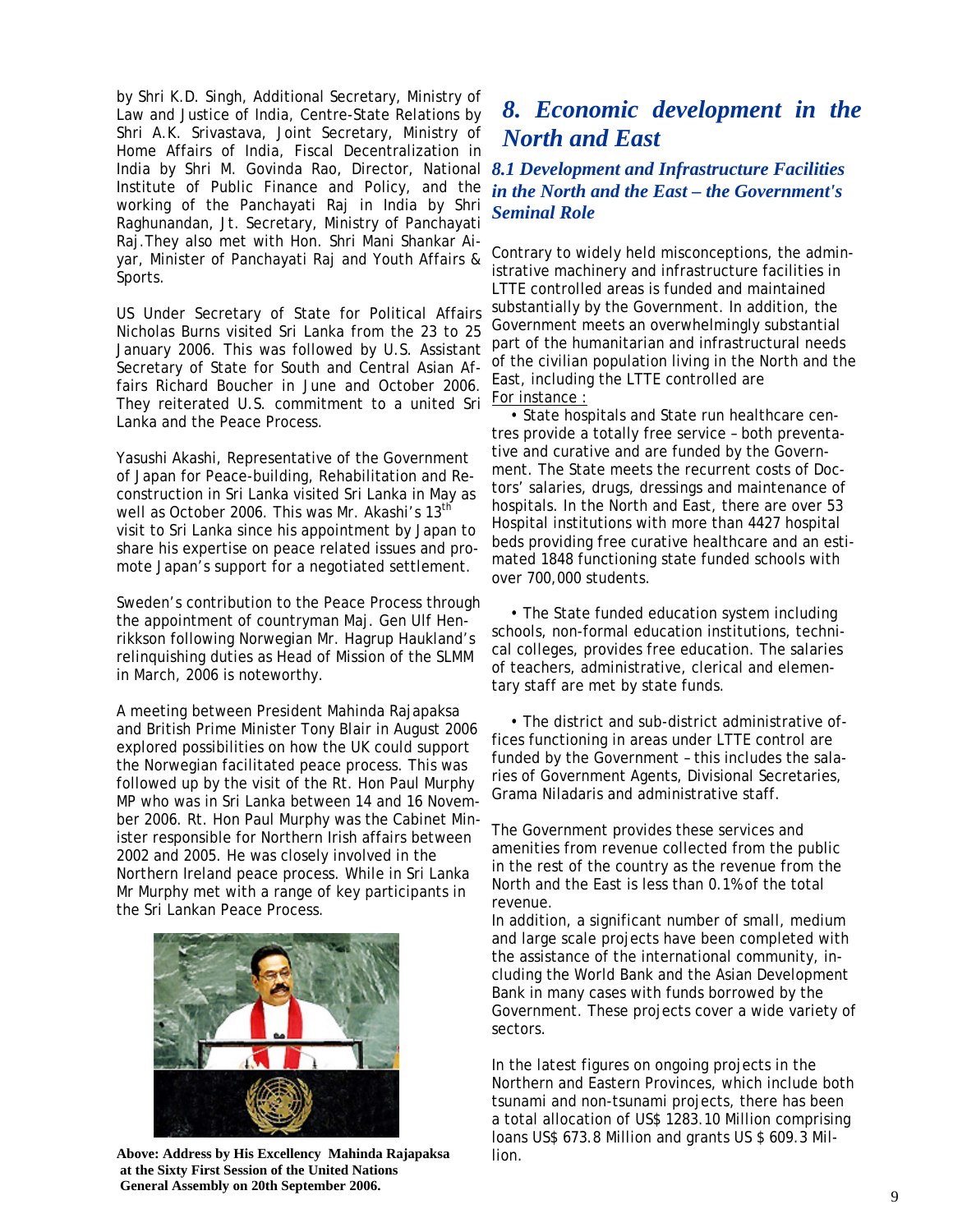#### *8.2 State Investment in Development and Infrastructure Activities in Northern and Eastern Provinces (2002-2006) - A Summary*

#### Education

- Schools Rs.3.721 Billion
- Universities Rs.792 Million

 • Skills Development, Vocational and Technical Education – Rs.1.044 Billion

#### **Healthcare**

• Healthcare - Rs.6.020 Billion

Livelihood Assistance

 • Relief and Livelihood Assistance - Rs.14.735 Billion

Infrastructure Development

- Roads and Bridges (Rs.38.674 Billion)
- Housing (Rs.1.582 Billion)
- Electricity (Rs.692 Million)
- Water Supply and Sanitation (Rs. 21 Billion)
- Ports (Rs.460 Million)
- Telecommunication (Rs.600 Million)
- Irrigation (Rs.1.635 Billion)
- Institutional and Community Development
- (Rs.124 Million)
	- Agriculture (Rs.133 Million)
	- Fisheries (Rs.1.5 Billion)
	- Livestock (Rs.60 Million)

#### **Relief, Rehabilitation and Reconstruction - 2002- 2006**

 1) North East Housing Reconstruction Programme – World Bank US\$ 75 M (Rs.7500 M)

 2) North East Coastal Community Development Project – ADB US\$ 22 M (Rs.2200 M)

 3) North East Irrigated Agriculture Project II - World Bank US\$ 64 M (Rs.6400 M)

 4) North East Road Rehabilitation Programme – EU

 5) North East Community Restoration and Development Project Loan – ADB US\$ 180 M (Rs.18000 M)

 6) Rehabilitation of Bridges in the North-East - UK

 7) North East Emergency Rehabilitation Programme WB/EU

 8) Conflict Affected Area Rehabilitation Programme - ADB US\$ 80 M (Rs.8000 M)

 9) National Protection and Durable Solution for IDP's - UNHCR

 10) Jaffna Water Conservation and Environmental Management Project - GTZ

 11) Mannar District Rehabilitation and Reconstruction through Community Approach Project - JICA

 12) UNDP Technical Assistance Programme - UNDP

13) Food Security and Reconciliation in Batti-

caloa District - GTZ

 14) Agricultural and Rural Development in Trincomalee Districts - JICA

 15) Recovery Programme for People Affected by North East conflict - WB

 16) Emergency Rehabilitation for the Community in the Vanni and the East - JICA

17) Water Supply Scheme in Mannar District

18) Northern Rehabilitation Project NRP-GTZ

19) Pro Poor Economic Advancement and Com-

munity Enhancement Project - JBIC

 20) Secondary Education Modernization Project - ADB

 21) Teacher Education and Teacher Development Project - WB

22) General Education Project II - WB

More than 50% of the foreign funded projects are based on loans granted by international institutions and foreign governments to the Government of Sri Lanka, which is then required to repay these loans. It is the Government that bears the burden of funding the development of the North and the East and repaying these borrowed funds.

However, studies reveal that approximately 10-20% of these funds are siphoned off by the LTTE. It is largely from these illegally acquired funds that the LTTE maintains its name-board structures and logistics, trains its child soldiers and places its armed cadres, both men and women, in a perpetual state of war.



**Above: President Rajapaksa at the inauguration of construction work on the Rs.38,500 million at Moragahakanda . The Moragahakanda Kaluganga irrigation project , the biggest in post-independence Sri Lanka will release water to the North Central Northern and Eastern Provinces.**